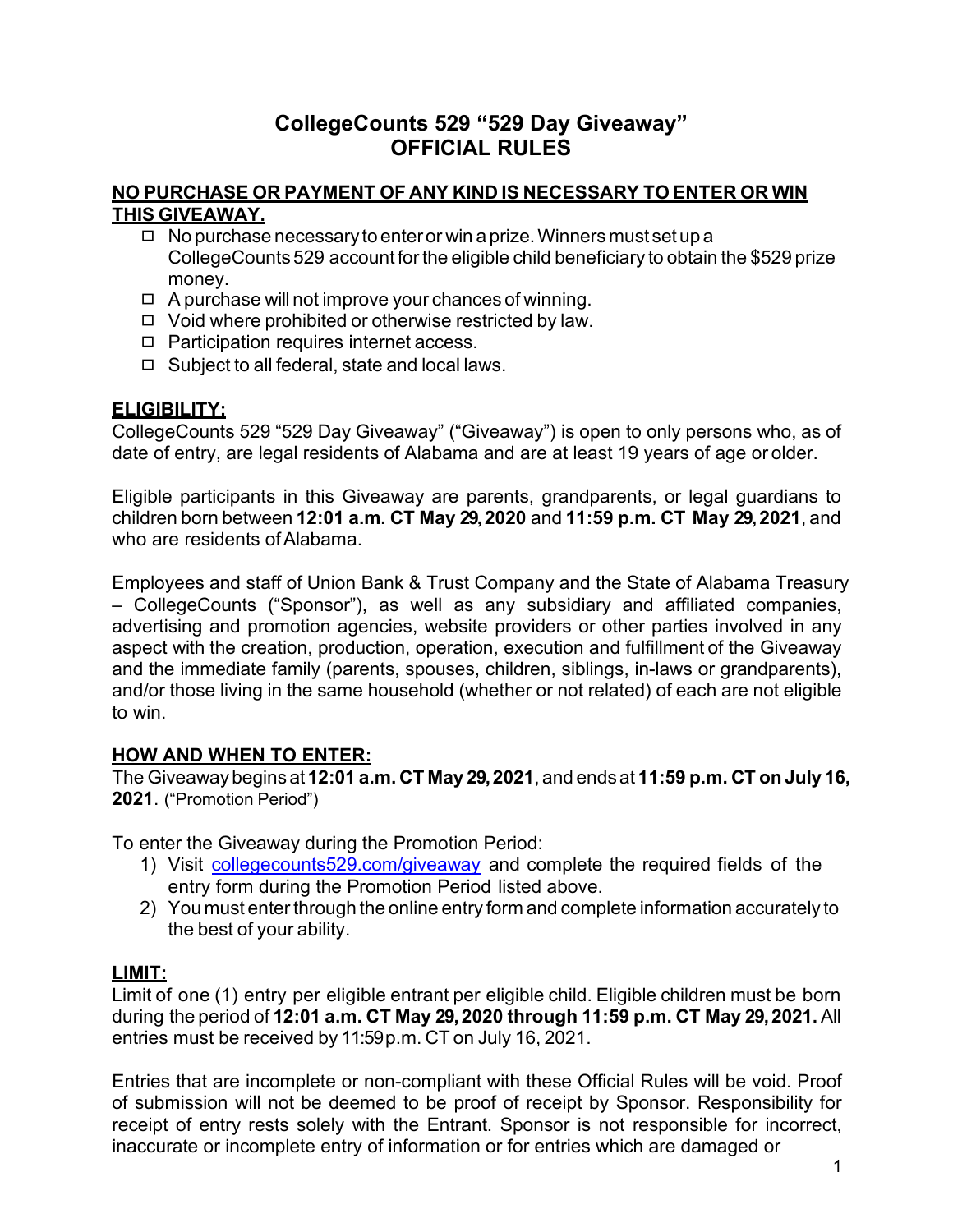otherwise defective or lost due to any reason, all of which will be voided.

Mass entries or entries generated by a script, macro or use of automated methods will be disqualified. If for any reason the Giveaway is not capable of running as planned, including infection by computer virus, bugs, tampering, unauthorized intervention, fraud, technical failures, or other causes that corrupt or affect the administration, security, fairness, integrity or proper conduct of the Giveaway, Sponsor reserves the right, in its sole discretion, to disqualify any individual who tampers with the entry process, and to cancel, terminate, modify or suspend the Giveaway. If canceled, Sponsor reserves the right at its discretion to determine the Winners using all non-suspect eligible entries received up to the time of cancellation.

Sponsor is not responsible for failed, partial or garbled computer transmissions, or for technical failures of any kind, including but not limited to electronic malfunction or damage of any network, hardware or software. No responsibility is assumed for: any error, omission, interruption, deletion, defect, delay in operation or transmission, communications line failure, theft or destruction or unauthorized access to, or alteration of entries; any problems or technical malfunctions of any telephone network or lines, computer online systems, servers, providers, computer equipment, or software or failure of any email or electronic entry to be received on account of technical problems or traffic congestion on the Internet or at any Website, or any combination thereof, including but not limited to any injury or damage to Entrant's or any other person's computer related to or resulting from participation in this Giveaway.

All entries and submissions become the property of Sponsor.

# **CONDITIONS FOR AWARDING PRIZE**

Winner must meet all eligibility requirements. In the event Winner is deemed ineligible, then an alternate winner will be selected at random from eligible entries received.

# **PRIZE**

Twenty-nine (29) grand prizes of a \$529 contribution into one (1) CollegeCounts 529 Fund account where the eligible child is named as the designated beneficiary of the account.

Each Grand Prize Approximate Retail Value ("ARV"): \$529.00. Total prize value for all Grand Prizes to be awarded is \$15,341.00. Winner is solely responsible for costs associated with any and all transportation in relation to acceptance of Grand Prize. Sponsor is not responsible for any postponements or cancellations associated with any prize element. Costs and expenses associated with prize acceptance and use not specifically stated herein as being provided are the sole responsibility of the winner. All expenses not expressly stated in the Prize description are the sole responsibility of the Prize Winner. All Prizes are provided "as is" and without any warranty of any kind. All Prizes are non-transferable and non-assignable, except at Sponsor's sole discretion. No cash redemption or prize substitution allowed by Prize Winner.

No interest will be paid for the time between the date of the drawing and the receipt of the prize. Winner(s) and/or winner(s)' parent or legal guardian are responsible for the reporting and payment of all federal, state and local taxes incurred by the acceptance of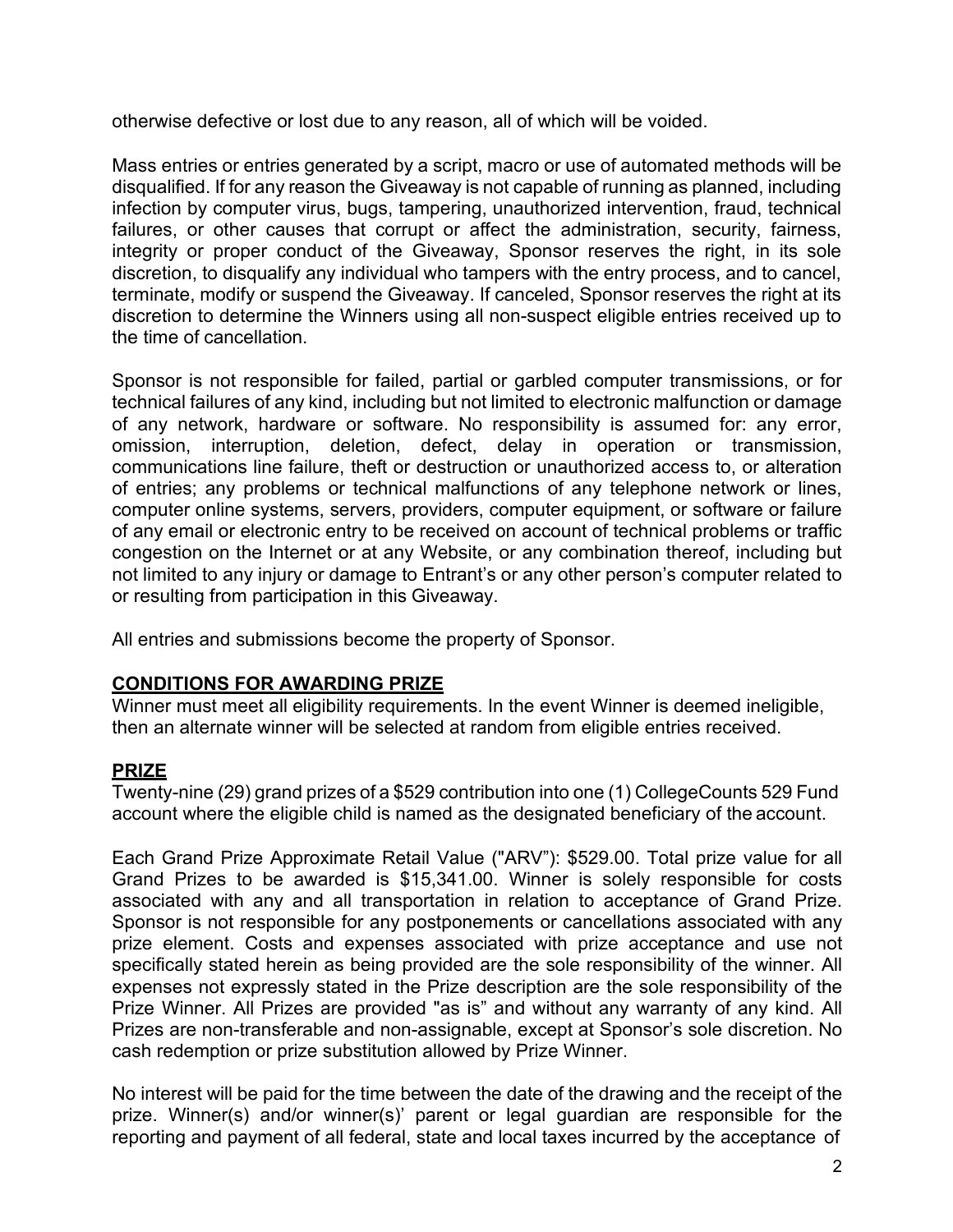the prize.

Acceptance of prize constitutes permission to the sponsor and its agents to use winner's name and/or likeness for purposes of advertising and trade without further compensation, unless prohibited by law. If any of the prizes cannot be awarded due to circumstances beyond the control of the Sponsor, a substitute prize of equal or greater retail value will be awarded.

CollegeCounts 529 Fund® – CollegeCounts 529 Fund is a registered service mark of the Alabama State Treasurer's Office.

### **PRIZE DRAWING:**

Twenty-nine (29) Grand Prizes will be awarded after the Promotion Period. Winners will be selected in a random drawing from all eligible entries received after the conclusion of the registration period, 11:59 p.m. CT July 16, 2021.

Winners will be notified by a response to their entry no later than July 30, 2021. Winners will be contacted via their contact as indicated on the Giveaway entry form. Three (3) attempts to contact the potential prizewinner by email or by phone will be made. Actual means of notification to be determined by Sponsor at its sole discretion. If a potential prize winner is unable to be reached within seven (7) days of the third contact attempt, or does not open a CollegeCounts 529 Fund account within twenty-one (21) days of being notified of winning a prize, that potential winner will be disqualified and an alternate winner will be selected. If receipt of the prize is restricted by law or employment policy applicable to a potential winner or potential winner's family (parents, children, siblings and spouse) and member of the households (whether or not related) of each, that potential winner will be disqualified and another winner will be selected.

The winner must sign and return a CollegeCounts 529 Fund Enrollment Form or complete an online Enrollment Form available on [CollegeCounts529.com](http://www.collegecounts529.com/) within twenty-one (21) days of being notified of winning the prize. Each winner will also be required to submit a form of documentation stating that the eligible child was born during the period of **12:01 a.m. CT May 29, 2020 through 11:59 p.m. CT May 29, 2021.** This can be in the form of a government issued birth certificate or a commemorative birth certificate issued by the birthing hospital.

Winner must meet all eligibility requirements and must provide appropriate information. By accepting the Prize, Winner acknowledges compliance with these Official Rules.

Sponsor shall have no liability or responsibility to award any prize where (a) any required Prize Documents are not fully executed and received by sponsor at the designated address by the due date specified in Prize Documents; or (b) if any mail or email addresses to the potential winner is returned to Sponsor as undeliverable without a forwarding address or if potential winner cannot be contacted for any reason; or (c) potential winner is deemed ineligible or otherwise non- compliant with any aspect of these Official Rules. Non-compliance will result in disqualification of the potential prizewinner and the selection of an alternate prizewinner.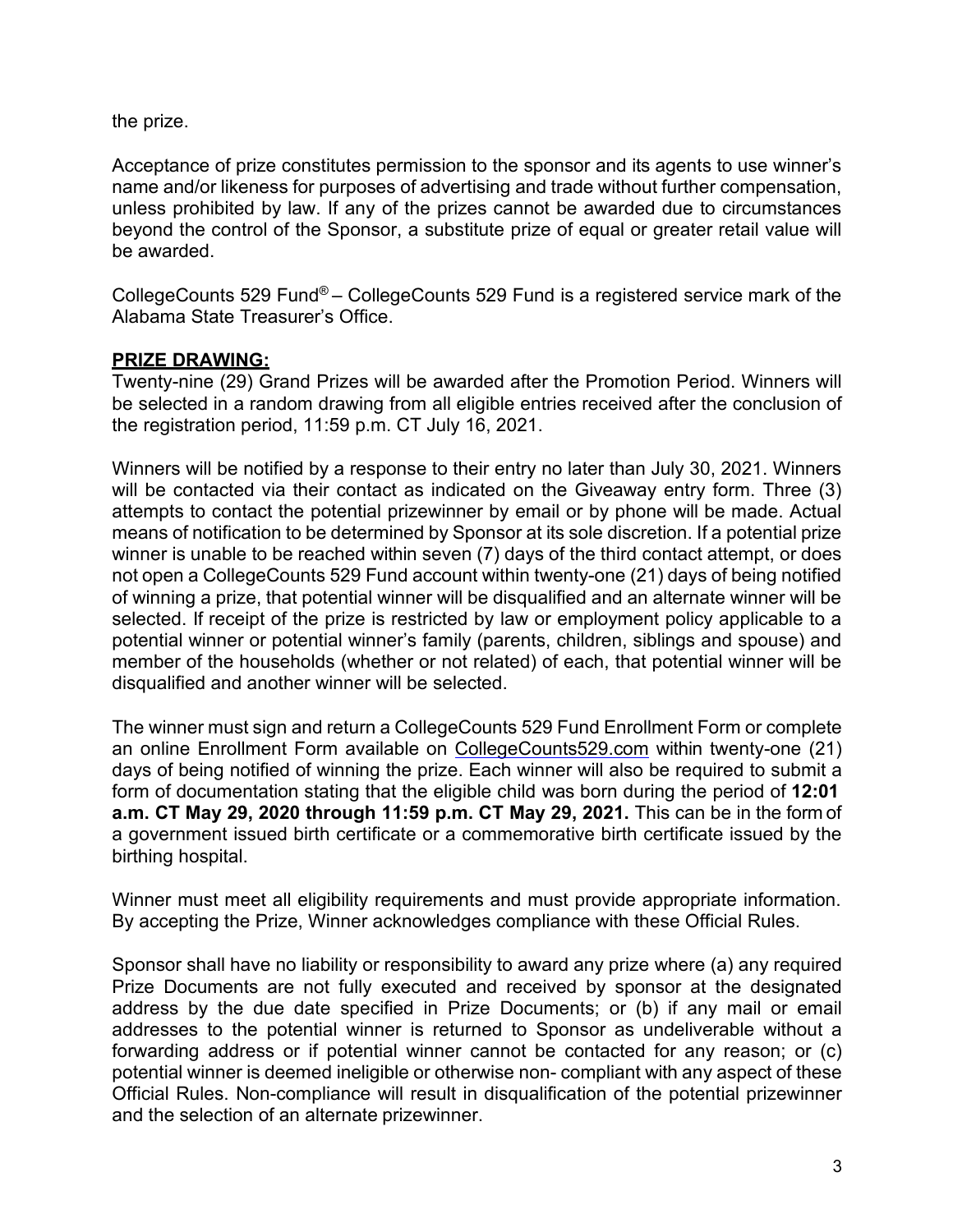Eligible winners must accept the prize by depositing the \$529 contribution into a CollegeCounts 529 Fund account no later than **December 31, 2021 at 11:59 p.m.** Any prize not claimed or accepted by December 31, 2021 will be forfeited. Sponsor will have no liability or responsibility for forfeited prizes or to winners of forfeited prizes.

# **ODDS:**

Odds of winning will depend upon the total number of entries received during the Promotion Period.

### **OTHER CONDITIONS**

All federal, state and local laws and regulations apply. Sponsor reserves the right, in its sole discretion, to cancel, terminate, modify or suspend this Giveaway or any portion hereof, or to disqualify any individual implicated in any of the following actions, if for any reason: (a) infection by computer virus, bugs, tampering, unauthorized intervention, actions by Entrants, fraud, technical failures, or any other causes, in Sponsor's sole opinion, corrupts or affects the administration, security, fairness, integrity or proper conduct of the Giveaway; (b) the Giveaway or any website associated therewith (or any portion thereof) becomes corrupted or does not allow the proper processing of entries per these Rules; or (c) the Giveaway is otherwise not capable of running as planned.

By entering, Entrants agree to release and hold harmless Sponsor, and its parents, subsidiaries, affiliates, divisions, advertising and promotional agencies, wholesalers and retailers, contractors, subcontractors, and each of the foregoing entities' employees, officers, directors, shareholders and agents, and Facebook (collectively, the "Released Parties"), from and against any and all claims, actions and/or liability for any injuries or death, loss or damage of any kind arising from or in connection with participation in and/or entry into the Giveaway or acceptance, delivery, or use of any Prize, including, without limitation, the Grand Prize. The Released Parties are not responsible or liable for any incorrect or inaccurate entry information, and assume no responsibility for (i) any error, omission, interruption, defect or delay in operation or transmission at any website, (ii) failure of any entry to be received by Sponsor due to technical problems, human error or traffic congestion on the Internet or at any website, (iii) communications line, hardware and/or software failures, (iv) damage to any computer (software or hardware) resulting from participation in the Giveaway, (v) theft or destruction of, tampering with, unauthorized access to, or alteration of entries and/or entry information, or (vi) entries which are late, lost, stolen, damaged, illegible and/or unintelligible (or any combination thereof). By entering, Entrants agree to comply with these Official Rules. Any Entrant who attempts to tamper with this Giveaway in any way shall be disqualified. Additional restrictions may apply.

#### **PUBLICITY RELEASE**

By entering, you acknowledge and agree that Sponsor may contact you regarding your entry and for future promotional offers and that Sponsor may use Entrant's name and likeness on the Website and in advertising and promotion for Sponsor without compensation, credit or right of review or approval. Acceptance of any Prize constitutes Winner's consent to use, publish and reproduce for all purposes, including publicity, promotion and advertising, in any media (including online and offline), the Winner's name, city, photograph, likeness, voice and image, and Submission in perpetuity without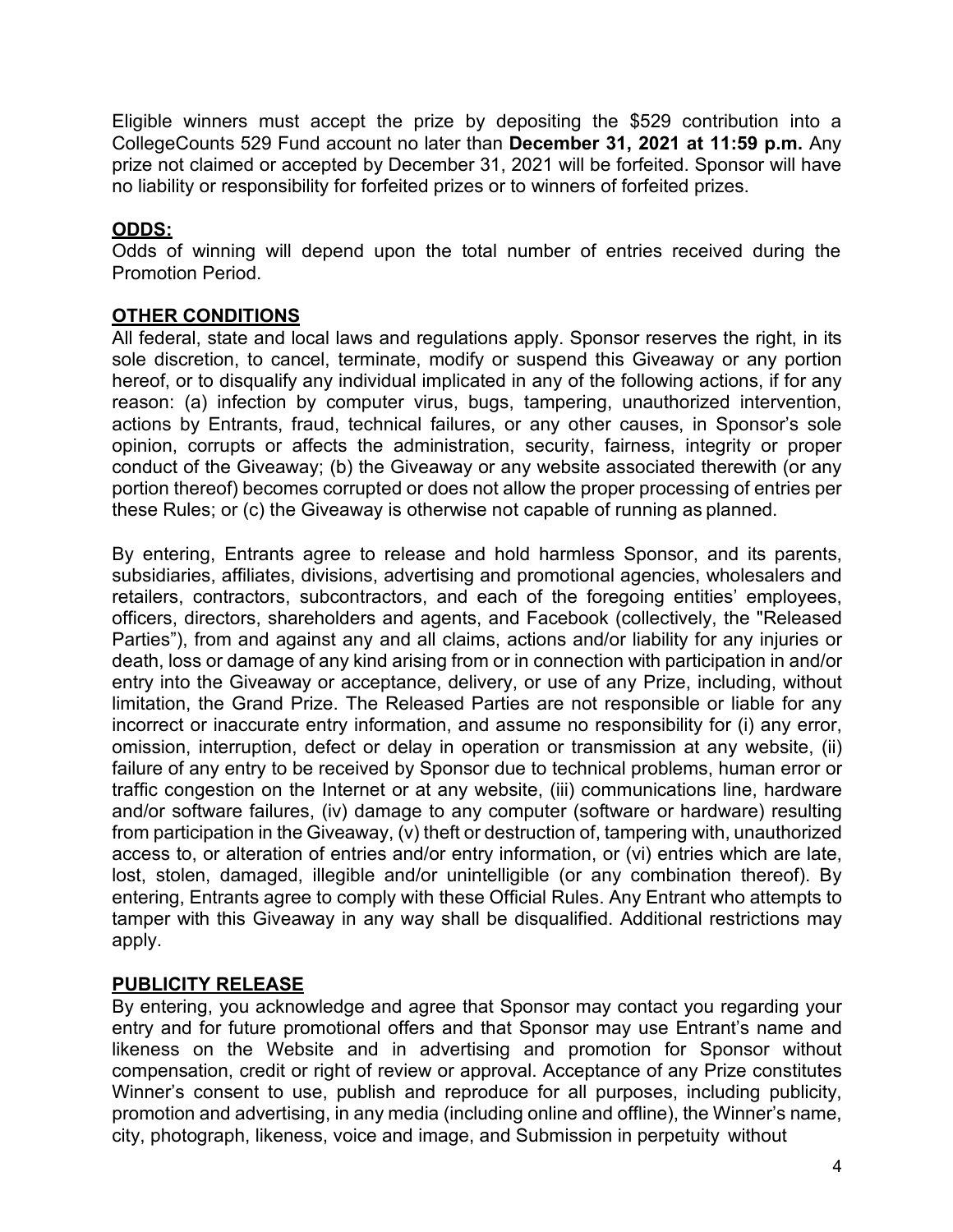compensation where not prohibited by law, credit or right of review or approval.

### **LIMITATION OF LIABILITY:**

No liability is assumed for illegible or incomplete entry information or for telephone-related technical difficulties or for technical, hardware, or software malfunctions, lost or unavailable network connections, or failed, incorrect, inaccurate, incomplete, garbled or delayed electronic communications whether caused by the sender or by any of the equipment or programming associated with or utilized in this giveaway or by any human error which may occur in the processing of the entries in this Giveaway or any late or misdirected mail. Sponsor will have no liability or responsibility for forfeited prizes or to winners of forfeited prizes. If, in the Sponsor's opinion, there is any suspected or actual evidence of tampering with any portion of the Giveaway, or if technical difficulties compromise the integrity of the Giveaway, or an unauthorized intervention or any other cause adversely affects the proper administration, play or conduct of the Giveaway, the Sponsor reserves the right, at its sole discretion, to (a) suspend or cancel the giveaway in part or its entirety; (b) void any suspected entries; and/or (c) conduct a random drawing to award the prizes using all the entries received prior to suspension or cancellation. Sponsor is not responsible for any typographical or other errors in the printing of these Official Rules or any materials associated with the administration of the Giveaway or the announcement of the prize.

### **DISPUTES / ARBITRATION / CHOICE OF LAW:**

As a condition of participating in this Giveaway, each entrant agrees that (1) any and all disputes, claims, and causes of action arising out of or in connection with this Giveaway, or any prizes awarded, shall be resolved individually, without resorting to any form of class action; (2) except where prohibited by law, any and all disputes, claims and causes of action arising out of or connected with this Giveaway shall be resolved exclusively by arbitration pursuant to the rules of the American Arbitration Association then effective; (3) to the extent disputes are not resolved by arbitration under subparagraph (2) above, any judicial proceeding shall take place in a federal or state court within the State of Alabama; (4) any and all claims, judgments, and awards shall be limited to actual out-of-pocket costs incurred, including costs associated with entering this Giveaway, but in no event attorneys' fees; and (5) under no circumstances will entrant be permitted to obtain awards for, and entrant hereby waives all rights to claim punitive, incidental, and consequential damages, and any other damages, other than for actual out-of-pocket expenses (i.e., reasonable costs associated with entering this Giveaway), and entrant further waives any and all rights to have damages multiplied or otherwise increased. All issues and questions concerning the construction, validity, interpretation and enforceability of these Official Rules, or the rights and obligations of entrant and Sponsor in connection with the Giveaway, shall be governed by, and construed in accordance with the laws of the State of Alabama without giving effect to any choice of law or conflict of law, rules or provisions (whether of the State of Alabama or any other jurisdiction), that would cause the application of the laws of any jurisdiction other than the State of Alabama. The invalidity or unenforceability of any provision of these Official Rules shall not affect the validity or enforceability of any other provision so long as the general intent of these Official Rules remains in effect. In the event that any such provision is determined to be invalid or otherwise unenforceable, these Official Rules shall be construed in accordance with their terms as if the invalid or unenforceable provision were not contained therein.